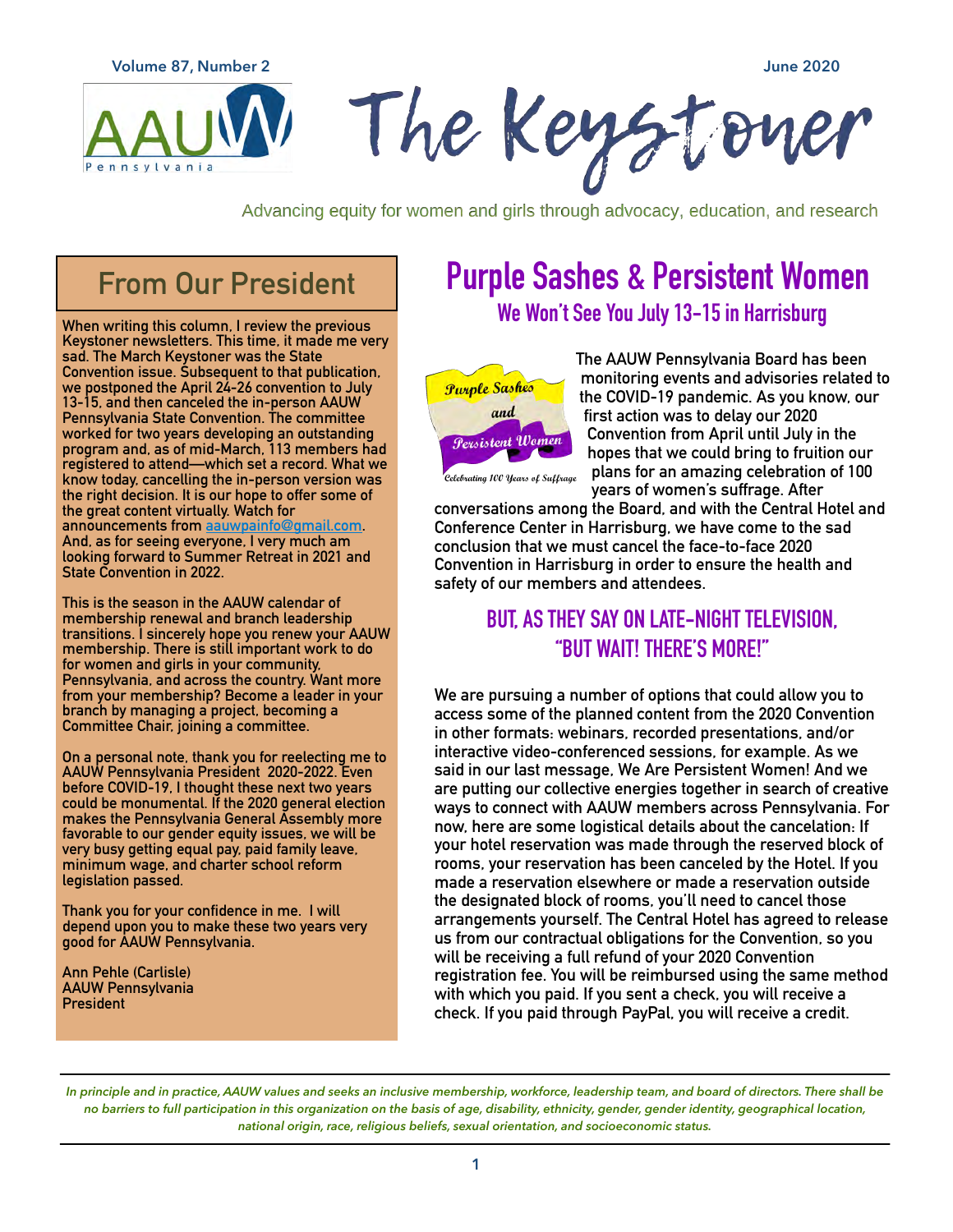# **AAUW-Pennsylvania Officers for 2020-2022 Elected**

**It's a wrap. Congratulations to Ann Pehle, President, and Lee Wolfe, Program Vice President, for their elections to another two-year term. Members voted from 27 branch affiliates.** 

> **Lynn Carroll (Lansdale) Eastern District Cathy Wieland (Lebanon Valley) Central District Susan Wheatley (Indiana County) Western District Linda Tozier (North Hills Pittsburgh) Nominations and Elections Committee Chair**

# **Preparing for the Election**

**AAUW encourages voters to get involved in the political process, and to better understand the impact that legislative action—or lack thereof—can have on all the spheres of their lives, including women's economic security, education, and leadership opportunities. To that end, AAUW has materials available that you can use to educate yourself about the election issues. The 2020 Voter Issue Guide provides nonpartisan information about the policy concerns that are critical to women and their families.** 

**Use it to prompt conversations with neighbors, family, friends, and fellow voters about what's at stake in this election. Take it to virtual town halls and candidate forums to follow along with the debate. Consult it to develop questions to ask your candidates and your elected officials to get them on the record on the issues that matter most. Get the guide at [Voter Guide.](https://www.aauwaction.org/voter-education/voter-issue-guide/)** 

**Another resource that is available are two templates for comparing candidates based on AAUW issues. One can be used to compare those running for federal office, the other for state offices. Use them to make your own checklist of those running for office to compare the pluses and minuses for each candidate. Both can be found at [Head to Head Guide.](https://www.aauwaction.org/voter-education/voter-guides/)** 

**Barbara Price (Lower Bucks) Public Policy Chair**



## **She Led the Way**

**On the death of longtime member and AAUW-PA officer Wilma Kennedy, her obituary asked that memorial contributions be made to AAUW. Many such donations were received.** 

**Wilma served on the AAUW Pennsylvania Board in several positions: Finance Officer, Secretary, and District Coordinator.** 

**The Harrisburg Branch, though, wanted to pay further tribute to Wilma in a special way to uphold her strong commitment to women. Therefore, members were asked to reflect on a woman who had influenced their lives and served as a role model. The women remembered were relatives, teachers, colleagues, and friends. These remembrances were then compiled into a Chapbook (a type of booklet) dedicated to Wilma Kennedy. Additionally, at the preceding Fall Luncheon, members had been asked for a word, phrase, or memory describing Wilma. These were compiled into the Chapbook's dedication.** 

**The members who had written pieces about these memorable women made contributions, and the Chapbooks were then printed and distributed to all members at the Holiday Tea. Overall, nearly \$1000.00 was donated to AAUW Funds in Wilma's name.** 

**Remembering women who led us on our path is an inspiration to all. This project ensures that Wilma Kennedy's legacy will live on in AAUW. Marcia Hajduk (Harrisburg)**

**With the cancellation of the in-person convention, the AAUW Pennsylvania affiliate Annual Meeting is rescheduled for Saturday, June 27, at 10:00 am via Zoom.** 

> **To attend the Annual Meeting, join by Zoom at: <https://us02web.zoom.us/j/7173850826>**

**The agenda items are to consider the Public Policy Priorities and proposed Bylaw change.** 

**To learn about the Public Policy Priorities and Bylaw change: <https://aauw-pa.aauw.net/files/2020/05/2020-Bylaw-change-and-PP-Priorities.pdf>**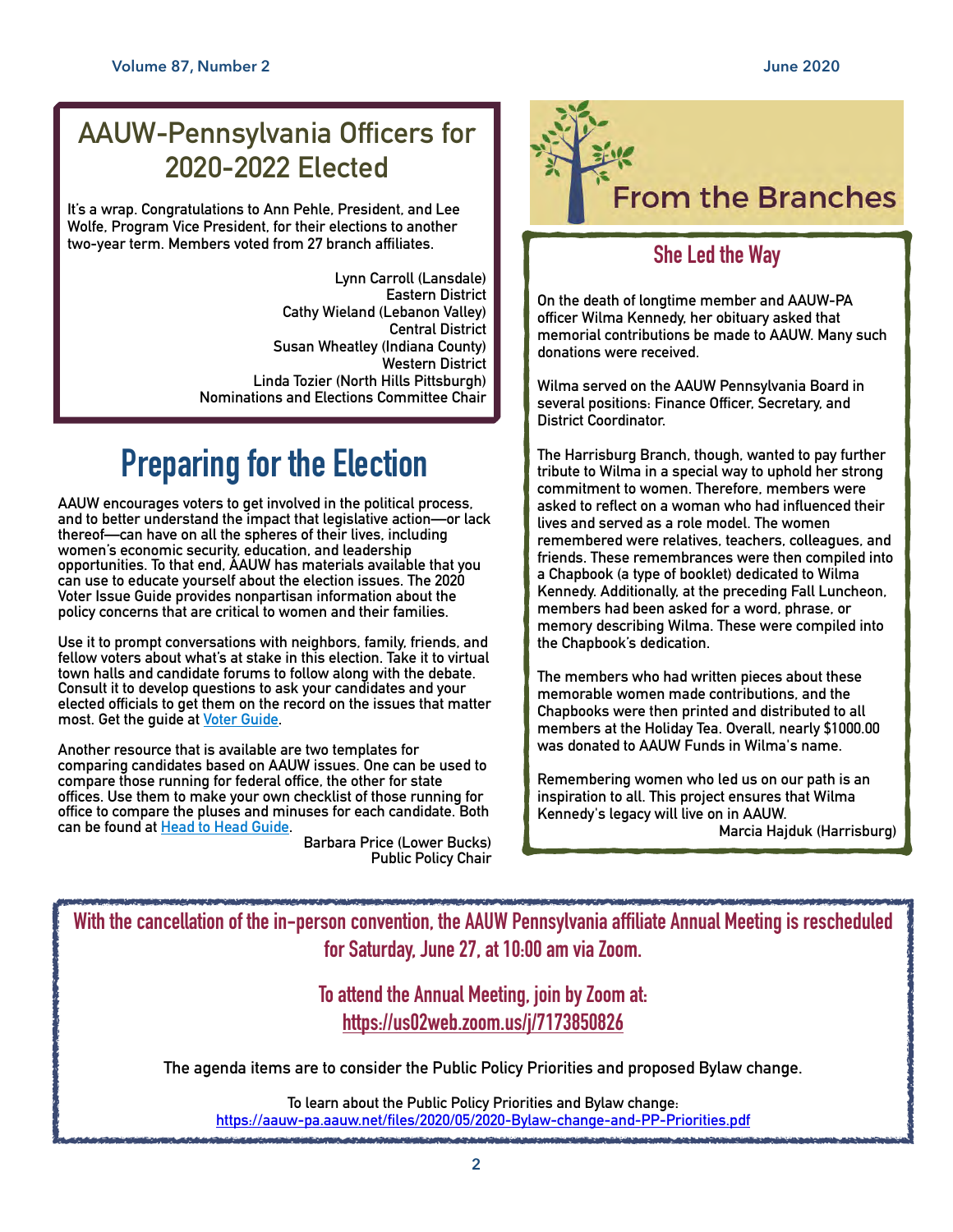### *PENNSYLVANIA CONTINUES TO BE TENACIOUS ABOUT MEMBERSHIP DEVELOPMENT.*

**Congratulations to the nine branches that increased their membership totals and the six branches that maintained their numbers. Twenty-eight of our thirty-six branch affiliates recruited new members for a total of 176 new branch members in Pennsylvania. However state-wide branch membership decreased by 1.6% between February 1, 2019 and February 1, 2020.** 

**How do branches continue to grow? Through the enthusiasm, diligence and hard work of all members who promote the greatness and the benefits of belonging to AAUW. Vibrant branch affiliates combine mission-based programming with outreach to recruit new members and engage and retain current members.** 

**AAUW's Shape the Future Campaign provides the opportunity for new members to join AAUW for half price national and state dues at any AAUW program that is open to the public. As more branch affiliates reach out to C/U member colleges and universities to collaborate with programs and voter registration drives, the number of Pennsylvania's e-student members will continue to grow. Students who do not attend an AAUW C/U member school can join AAUW for \$18.81. Also graduate students may join AAUW as student members. All student members do not owe state dues for the entire time they are enrolled in college. Please consider using Give-a-Grad-a-Gift for your daughters and granddaughters. It costs you nothing but gives plenty to that special recent graduate. All GAGAG grads joining AAUW-PA owe no national or state dues for their first year of membership.** 

**Since 1979, AAUW-PA has provided branch affiliates a platform with which to recognize branch members through the Outstanding Woman program. In 2012 AAUW-PA created the TEAL award to honor branch members who made a big difference during the past year. The TEAL award was renamed Member Making a Difference in 2016. Both member recognition programs continue to be well-received.** 

**Congratulations to all 2020 nineteen Outstanding Women and sixteen Members Making a Difference. These programs will continue for 2021.** 

**National AAUW's Five Star Recognition Program recognizes achievement in Advancement, Communications and External Relations, Programs, Public Policy and Research, and Governance and Sustainability. Congratulations to the six branch affiliates that have achieved one or more stars. The Five Star program runs through June 30, 2021.** 

> **Linda Tozier (North Hills Pittsburgh) Membership Vice President**

# **It's All About Membership How can we diversify our Branch?**

**Many AAUW branches are struggling with the same questions when it comes to diversity and inclusion at the local level. The biggest question that seems to constantly be asked when discussing diversity and inclusion topics is: How can we diversify our Branch?** 

**The first step to answer this big question is to spend some time thinking about what "diversify" means to your Branch. Where do you want to grow your membership? Is it with working moms? College graduates new to your area? Women of color? Women of a different socio economic status (SES)? These are good places to start and from what I've heard, these are most often the "types" of diversification that a branch is talking about. You might want to start with just one of these areas of growth. Casting too wide a net right away can come off as inauthentic.** 

**The second step of this question is the big "how." What do you do once you've identified how you want to become more diverse? Get started by doing some research. What are women of different ages looking for from membership in an organization like AAUW? Maybe reach out to a working mom involved in your branch and pick her brain about what she feels is valuable about AAUW, and what would be valuable to her friends.** 

**The third step is sometimes the hardest: Put your plan into action. This could mean changing what you are doing as a Branch in some ways. For example, if your regular membership meetings fall over the lunch hour on a Wednesday, you may not be able to heavily recruit working moms or new college graduates. You could, however, recruit women of color or women of a different SES who feel that is a convenient time.** 

**There are many other questions to be answered when it comes to diversifying your Branch. I've also heard from branches that they often get potential members to attend events, but they don't get them to come back or join. How do you get people to stick around? How do you advertise your events to a different demographic of women (think those women graduating from college and moving to a new place)?** 

### **LET'S CHAT!**

**I would love to connect with any branches that are actively considering diversity and inclusion initiatives, whether they are recruitment based or not. This is a great opportunity for your branch to be creative when thinking about programming or events for the future. As always, feel free to reach out to me at [jmg6097@gmail.com](mailto:jmg6097@gmail.com) and we can meet virtually via a zoom meeting or google hangout!** 

> **Jordan Glover (State College) Diversity & Inclusion Chair**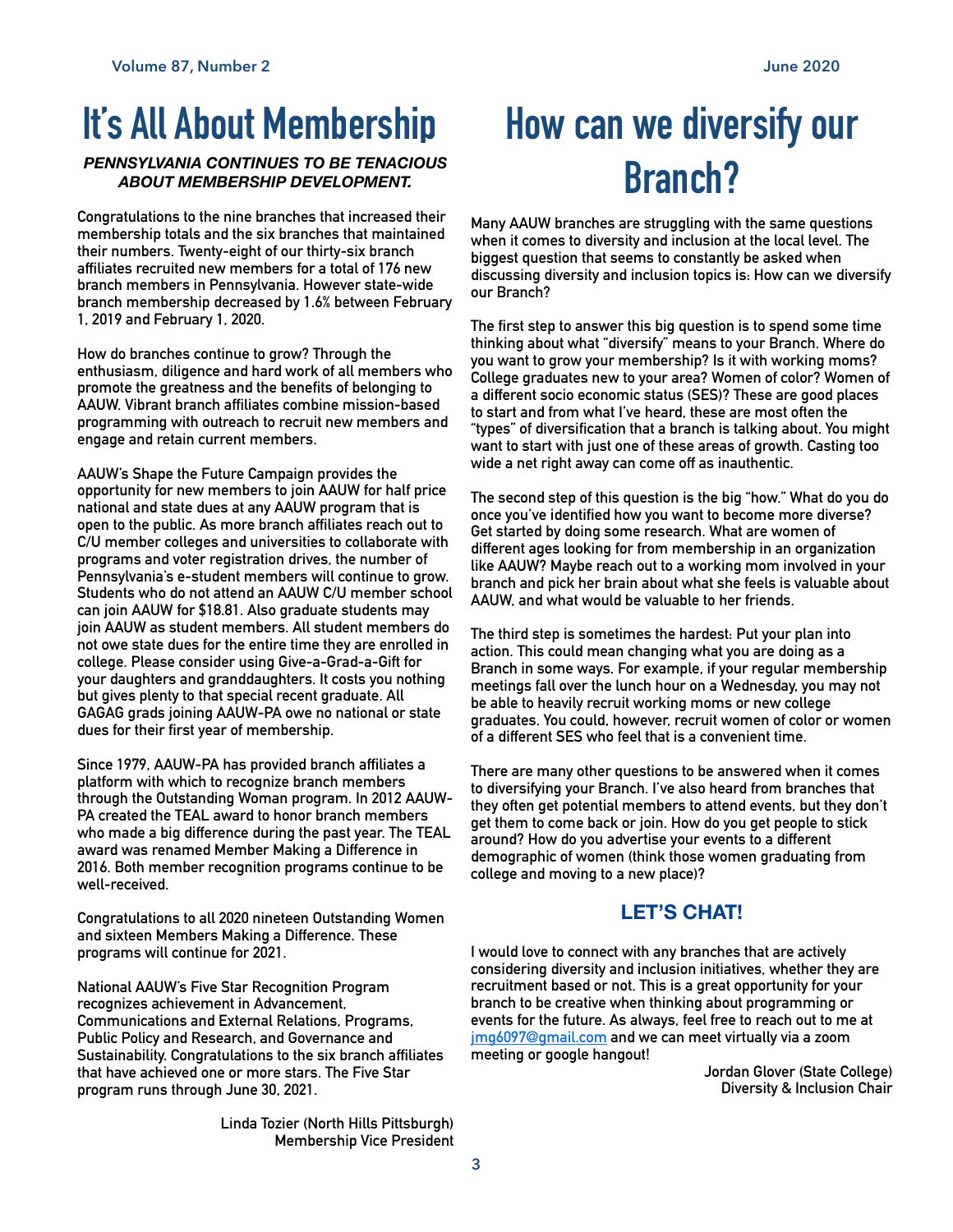# **AAUW in the time of COVID-19**

**Early in this pandemic, Kim Churches, AAUW CEO, wrote an essay well worth [reading.](https://www.aauw.org/resources/news/media/insights/covid-19-economic-impact/)** 

**"AAUW has been at the cutting edge of fighting for economic equity for nearly 140 years. And what we're witnessing is how the pandemic is amplifying and exacerbating all of the nation's inequities. The issues we've long been fighting for are now alarmingly urgent, and our efforts are needed now more than ever."** 

**The essay continues with seven examples. Additional examples are shared at [Considering](https://www.aauw.org/considering-covid-19-though-a-gender-lens/)  [COVID-19 through a Gender Lens](https://www.aauw.org/considering-covid-19-though-a-gender-lens/). AAUW's work is relevant. It is important that we do not fall silent as a national organization, branch in your community, or as individuals.**

**Every AAUW branch have shared experiences - cancelling all our cherished and thoughtfully planned Spring/Summer events and activities and wondering about the entirety of the next fiscal year. In a recent conversation with Pennsylvania AAUW Branch Presidents, we shared examples of adjusting to the new world with COVID-19, that demonstrated creativity, persistence and resilience. Learn about how AAUW and branches are managing at [AAUW &](https://www.aauw.org/resources/member/initiatives/connected-community/)  [COVID-19: Standing Strong through Crisis](https://www.aauw.org/resources/member/initiatives/connected-community/).** 

**We are experiencing a major disruption of every system that our society depended upon and took for granted. The fault lines in every system--economic, medical, government, social--are being exposed. The glimpse into a brave new world after COVID-19 hints at the possibility of long-held practices/processes/routines might be unstuck and allow innovation to happen. For example, mail-in voting—long thought to be outrageous and impossible may now be the only way forward.** 

**What is the disruption uncovering in your branch? While holding on to our branch routines and traditions is important, don't squander this time to innovate and solve previously unsolvable problems. Consider ramping up your efforts around advocating for AAUW's gender equity agenda. This is the time to speak up on the [AAUW Gender Agenda for the 2020](https://www.aauw.org/resources/news/media/press-releases/aauw-releases-gender-agenda-for-2020-election/)  [Election](https://www.aauw.org/resources/news/media/press-releases/aauw-releases-gender-agenda-for-2020-election/). Important in Pennsylvania are legislation for equal pay, paid family leave, minimum wage, redistricting reform, charter school reform, public school funding.** 

**Please share with me** 

**([aauwpa.president@gmail.com\)](mailto:aauwpa.president@gmail.com) how the AAUW Pennsylvania Board can assist you to survive and thrive in this unprecedented time.** 

**Ann Pehle (Carlisle) President** 

# **AAUW Needs You More Than Ever**

**Why give to AAUW? In difficult times like these, as many have been furloughed or have lost their jobs or are suffering from concern over health or access to healthcare, the inequalities in the workplace are even more starkly visible than usual.** 

**As AAUW CEO Kim Churches has pointed out, our work matters more than ever because:** 

- **• Women hold the majority of part-time work and make up the majority of the low-wage workforce.**
- **• So many women lack basic benefits like paid sick leave or family leave.**
- **• Retired women are twice as likely as men to live at or near poverty.**
- **• Women are more likely than men to be poor or struggling, especially women of color.**

**These people are hurt worse by crises like this one, and AAUW's mission is to try to end these extra burdens.** 

### **HOW CAN I CONTRIBUTE?**

**You can contribute any amount at any time. You can even set up a regular donation online through your credit card.** 

#### **Choose the fund:**

**The state board encourages you to give to the Greatest Needs Fund since that is where your money can go the farthest the fastest.** 

**AAUW Greatest Needs Fund (9110), formerly known as The AAUW Fund, should be your go-to fund, Donations to this Fund provide AAUW with money to support ALL AAUW initiatives, take advantage of unexpected opportunities, and respond to unanticipated needs. ALL AAUW programs can draw from this Fund.** 

**However, if you prefer, alternatives do exist and include the following: Education and Training Fund (4450), Economic Security Fund (4449), and Leadership Fund (4452).** 

**How to donate:** 

**INDIVIDUALS ONLINE: Click on the big red DONATE button at the top of the AAUW home page: <https://ww2.aauw.org/donate-gift-new/>**

**INDIVIDUALS BY MAIL: Mail your donation to AAUW Development Department, P.O. Box 98045, Washington, D.C. 20090-8045. Indicate the Greatest Needs Fund or other preferred fund on the memo line of your check.** 

**BRANCHES: Follow the directions on the page linked below to complete the Contribution Report Form (CRF) linked from that page: [https://www.aauw.org/resources/member/contribution-report](https://www.aauw.org/resources/member/contribution-report-form/)[form/](https://www.aauw.org/resources/member/contribution-report-form/).** 

**ALL donations, large and small, are very much appreciated, especially in these challenging times. Please consider how you can support AAUW, and thank you in advance for your support of AAUW's mission and work!** 

**Deb Roney (Huntingdon) AAUW Funds Chair**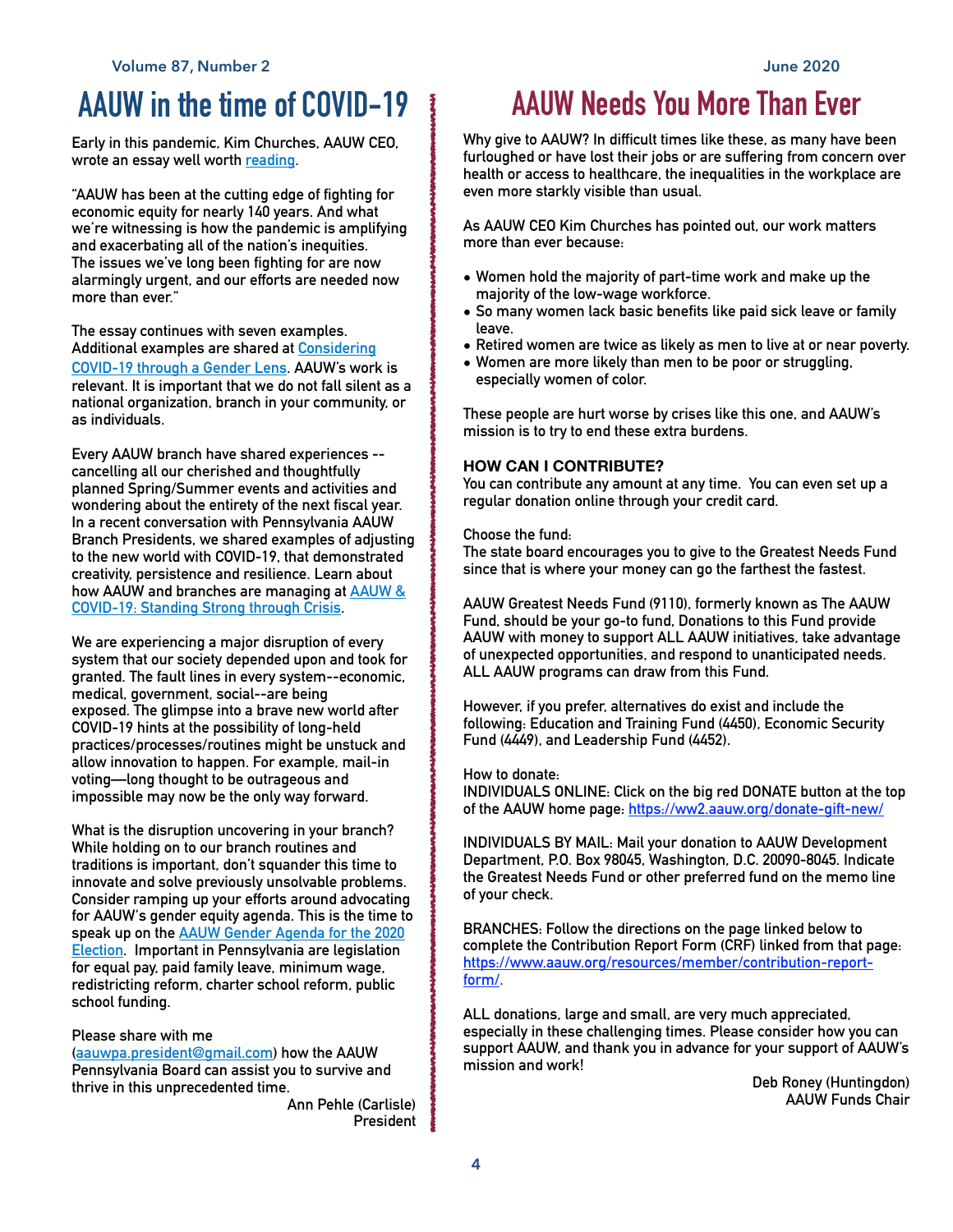# THE AAUW S STAR PROGRAM

#### **Five Star Recognition Program**

**The [Five Star Recognition Program](https://www.aauw.org/resources/member/initiatives/5-star-program/) celebrates the efforts of AAUW states, branches and other affiliated AAUW organizations as they continue to advance gender equity on the community, state and national levels. Affiliates can earn national recognition through five major focus areas:** 

- **Advancement by supporting the greatest needs fund or**   $\sum$ **one of the strategic plan's focus areas;**
- $\sum$ **Communications & External Relations by using web and social media that feature Work Smart Online;**
- **Programs that align with the strategic plan;**   $\sum$
- **Public Policy & Research by moving AAUW's Public**   $\sum$ **Policy agenda forward; and**
- **Governance & Sustainability by ensuring effective leadership succession and strategic plan alignment. AAUW Pennsylvania is participating. Is your branch?**



**Ann Pehle (Carlisle) President**

## **Congratulations for Achieving**



**AAUW Carlisle: Communication & External Relations AAUW Easton: Communication & External Relations AAUW Harrisburg: Communication & External Relations AAUW Indiana County: Advancement AAUW State College: Communication & External Relations** 



**AAUW Lansdale: Advancement; Programs** 



**AAUW North Hills Pittsburgh: Advancement; Communications & External Relations; Public Policy & Research**

### **Promote the FREE online AAUW Work Smart salary negotiation course**

**Everything you need is in one place on the AAUW Pennsylvania website at [https://aauw-pa.aauw.net/aauw](https://aauw-pa.aauw.net/aauw-work-smart/)[work-smart/.](https://aauw-pa.aauw.net/aauw-work-smart/) There you will find ideas for individuals and branches.** 

**Haven't taken the course? Go to [Work Smart Online](http://aauw.us/PA) (<http://aauw.us/PA>) to see for yourself how life-changing it is.**

# **News from AAUW National**

**New Website. The long awaited update to [www.aauw.org](http://www.aauw.org) happened on April 6th. Click [here](https://www.aauw.org/resources/member/initiatives/2020-convening/) and scroll down for the April 10 New Website Launch webinar.** 

**National Convening series. This is the new format for reaching all AAUW members, instead of a national convention. Click [here](https://www.aauw.org/resources/member/initiatives/2020-convening/) and scroll down to the recording of the following one-hour conversations.** 

•**State of the Association: Message from Kim Churches May 8, 2020)** 

•**Mrs. America: Women's Rights, Family Values and Politics with Marjorie Spruill** 

- •**Getting Out the Vote During a Pandemic**
- •**AAUW Updates & Diane Rehm**
- •**New Website Launch**
- •**The Gender Agenda**

•**Together in 2019, Together in 2020** 

**How to Frame the "celebration" of the 100th anniversary of the 19th amendment. In our local celebration events, it is important we follow AAUW's lead on how to recognize this anniversary.**  •**AAUW recognizes the struggle to pass the 19th Amendment in** 

**1920, and that it wasn't until 45 years later, when the Voting Rights Act of 1965 was passed that women of color were granted the right to vote.** 

•**Today, there are still challenges with voter access and voting suppression which is why AAUW will focus on ensuring every vote is recognized in 2020.** 

•**States and branches should acknowledge the importance of the 100th anniversary while also educating members and the public on why the anniversary does not encompass all women's right to vote.** 

•**We have to keep up the fight, as the country still struggles with voter access and voter suppression.** 

**Equity network. AAUW launched Equity Network as a way for individuals interested in gender equity to connect with persons committed to inclusion on campuses, in workplaces and in communities — and who want to do something about it. [Check](https://www.aauw.org/resources/programs/equity-network/) it out.** 

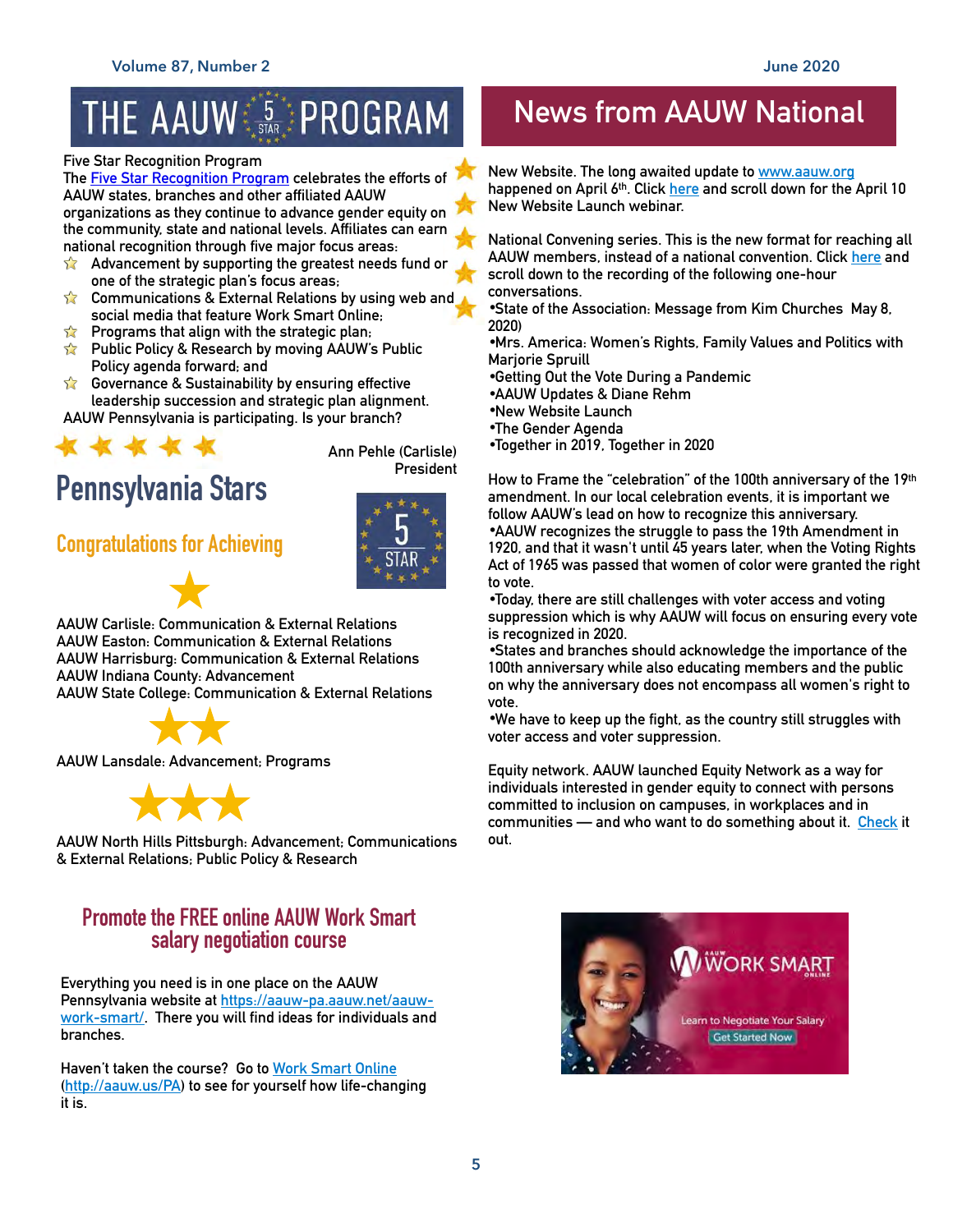# **Maintaining our History**

**As you seek things to fill your time as you stay at home, cleaning closets and files, you may find AAUW material that is no longer needed. I am still collecting and sorting files for their eventual home in the State Archives, although I keep at least 10 years of files at hand.** 

**Going forward, one of the most important tasks is to contact past and current board members as well as former members and officers to determine if they have any records. Many important records are lost through failure or neglecting to pass on; illness or death of a member with archive material could mean they are lost forever. Their families are unaware of their importance.** 

| AAUW-PA BOARD MEMBERS                 |                                                                     |
|---------------------------------------|---------------------------------------------------------------------|
| President                             | Ann Pehle (Carlisle)<br>aauwpa.president@gmail.com                  |
| Program VP                            | Lee Wolfe (Lansdale)<br>aauwpapyp@gmail.com                         |
| <b>Membership VP</b>                  | Linda Tozier (North Hills Pittsburgh)<br>aauwpamembership@gmail.com |
| <b>Secretary</b>                      | Ajla Glavasevic Laussegger (National)<br>aauwpasecretary@gmail.com  |
| <b>Finance Officer</b>                | Mary Jo Buckwalter (Doylestown)<br>aauwpafinance@gmail.com          |
| <b>AAUW Funds Chair</b>               | Deb Roney (Huntingdon)<br>aauwpaaauwfunds@gmail.com                 |
| <b>Administrative Director</b>        | Pat Byerly (Pittsburgh)<br>aauwpaad@gmail.com                       |
| <b>College/University Liaison</b>     | Peggy Schmiedecke (North Hills Pittsburgh)<br>aauwpacu@qmail.com    |
| <b>District Coordinator (East)</b>    | <b>OPEN</b><br>aauwpaeast@gmail.com                                 |
| <b>District Coordinator (Central)</b> | Sue Johnston (State College)<br>aauwpacentral@qmail.com             |
| <b>District Coordinator (West)</b>    | <b>OPEN</b><br>aauwpawest@gmail.com                                 |
| <b>Keystoner Editor</b>               | <b>Peggy Jennings (Carlisle)</b><br>aauwpakeystoner@gmail.com       |
| <b>Public Policy Chair</b>            | Barbara Price (Lower Bucks)<br>aauwpapp1@gmail.com                  |
| <b>Public Policy Chair</b>            | Jacqui Rogers (Doylestown)<br>aauwpapp2@gmail.com                   |
| <b>Convention Coordinator</b>         | Barb Zaborowski (National)<br>aauwpaconfcoord@gmail.com             |
| <b>Convention Registrar</b>           | <b>TBD</b><br>aauwpaconfregistrar@gmail.com                         |
| Diversity & Inclusion Chair           | Jordan Glover (State College)<br>aauwpadiversity@gmail.com          |
| <b>Bylaws Chair</b><br>(Off Board)    | <b>Susan Nenstiel (Allentown)</b><br>aauwpabylaws@qmail.com         |
| <b>Archives Chair</b><br>(Off Board)  | Linda Robbins (Allentown)<br>aauwpaarchives@qmail.com               |

**Yearbooks should contain current membership and Branch board members, committee chairs, past presidents, all past award recipients (Outstanding Women, TEAL award, Emerging Star and Spotlight, Gateway to Equity awardees, honorary life members and life members and a listing of programs. If your Branch does not compile a yearbook, a single document will suffice.** 

**Your Branch newsletter should highlight awards received from the state, negating the need for retaining award certificates. You may however want to keep a folder of these certificates.** 

**News articles are best kept if photocopied when they are new.** 

**Keep these guidelines in mind:** 

#### **DO**

**Put date and name on every document.** 

**Label photos with event, names and date. Minimum to retain; at least 10 years of the following at Branch level, anything older may be archived: Newsletters, Yearbooks, Agendas, Minutes, Financial reports, Chair and committee reports, Bylaws, Special projects, and Anniversary material.** 

**Copying news articles prevents newsprint from aging. I recommend keeping all anniversary documents and displays at Branch level.** 

### **DON'T**

**Place material in scrapbooks, plastic sleeves or notebooks (use file folders or hanging files and store in plastic file boxes).** 

**Retain state or national material; it is already archived (I will be happy to accept these items as we may not have them at state level.)** 

**Do not use metal paperclips or non-rust resistant staples; discs or sticks.** 

**News articles that duplicate newsletter or yearbook. Articles or items not germane to AAUW; obits, etc.** 

**As always, I am available to assist in any way to help your branch and I can visit your branch if requested. You can call or email anytime. I am still available to travel to your Branch for pick-up and will practice safe distancing and pick up from your driveway.** 

**Linda Robbins, (Allentown) Archives Chair [aauwpaarchives@gmail.com](mailto:aauwpaarchives@gmail.com)**

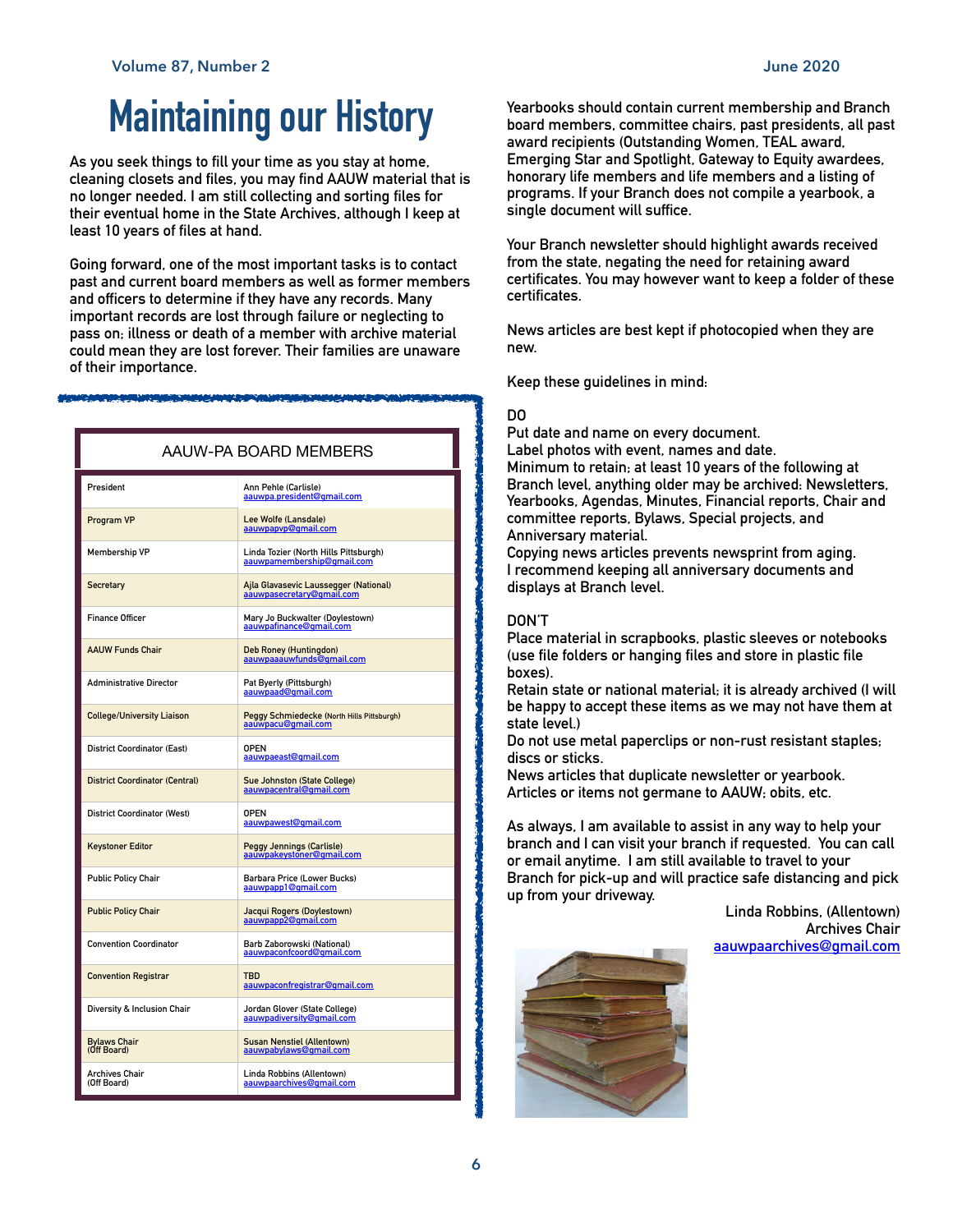**Volume 87, Number 2 June 2020**



# **Updates from the College/ University Liaison**

**Student Advisory Council call to action Sexual Assault Awareness Month April 2020** 

**With social distancing and stay at home orders in PA and many other states due to COVID-19 it was recognized that there is still work to be done using social media on the Student Advisory Council's (SAC) focus issue this fiscal year- sexual assault & sexual harassment. Along with the SAC, a call to action was given to the Pennsylvania student affiliate members to focus energy on and to support the National Sexual Violence Resource Center (NSVRC) - 19th Annual Sexual Assault Awareness Month (SAAM) April 2020 to shine a light on Consent and Share Support for Survivors. Online supporters participated on social media and shared a photo wearing teal on the Day of Action on April 7th.** 

**SAAM April 2020 is about more than awareness and the ultimate goal is prevention. Since consent is a clear, concrete example of what it takes to end sexual harassment, abuse, and assault, this year's campaign shares the message that asking for consent is a normal and a necessary part of sex. If you want to learn more about NSVRC go to [www.NSVRC.org.](http://www.NSVRC.org)** 



# **National Conference for College Women Student Leaders (NCCWSL)**

**As a result of the ongoing concerns regarding COVID-19 and the impact from travel restrictions and need for physical distancing, NCCWSL 2020 that was scheduled to take place May 27-30, 2020, at the University of Maryland, College Park has been postponed.** 

**This heartbreaking decision is responsive to the advice of health authorities and the World Health Organization (WHO) who have declared a global pandemic. AAUW's first priority is the health and welfare of our dedicated staff, NCCWSL participants and the campus community.** 

**We had 8 funded grants provided by; Pittsburgh Branch 1, Carlisle Branch 1, Bethlehem Branch 2, and AAUW-PA 4. Each funding branch along with the PA Board agreed to take the option to transfer the grant funds to NCCWSL 2021. Additionally the student recipients have been notified that their grant will be transferred and available to them provided that they are enrolled as an undergraduate or graduate student in 2021. The students, while disappointed, understood and are grateful that they can have their grants transferred to NCCWSL 2021. I will be sending them a registration form to update and confirm their availability in the January/February 2021 timeframe.** 



**Peggy Schmiedecke (North Hills Pittsburgh) C/U Liaison**

**Cogatulatios to all AAUW student membes who ae gaduating with the class of 2020 this spring!**